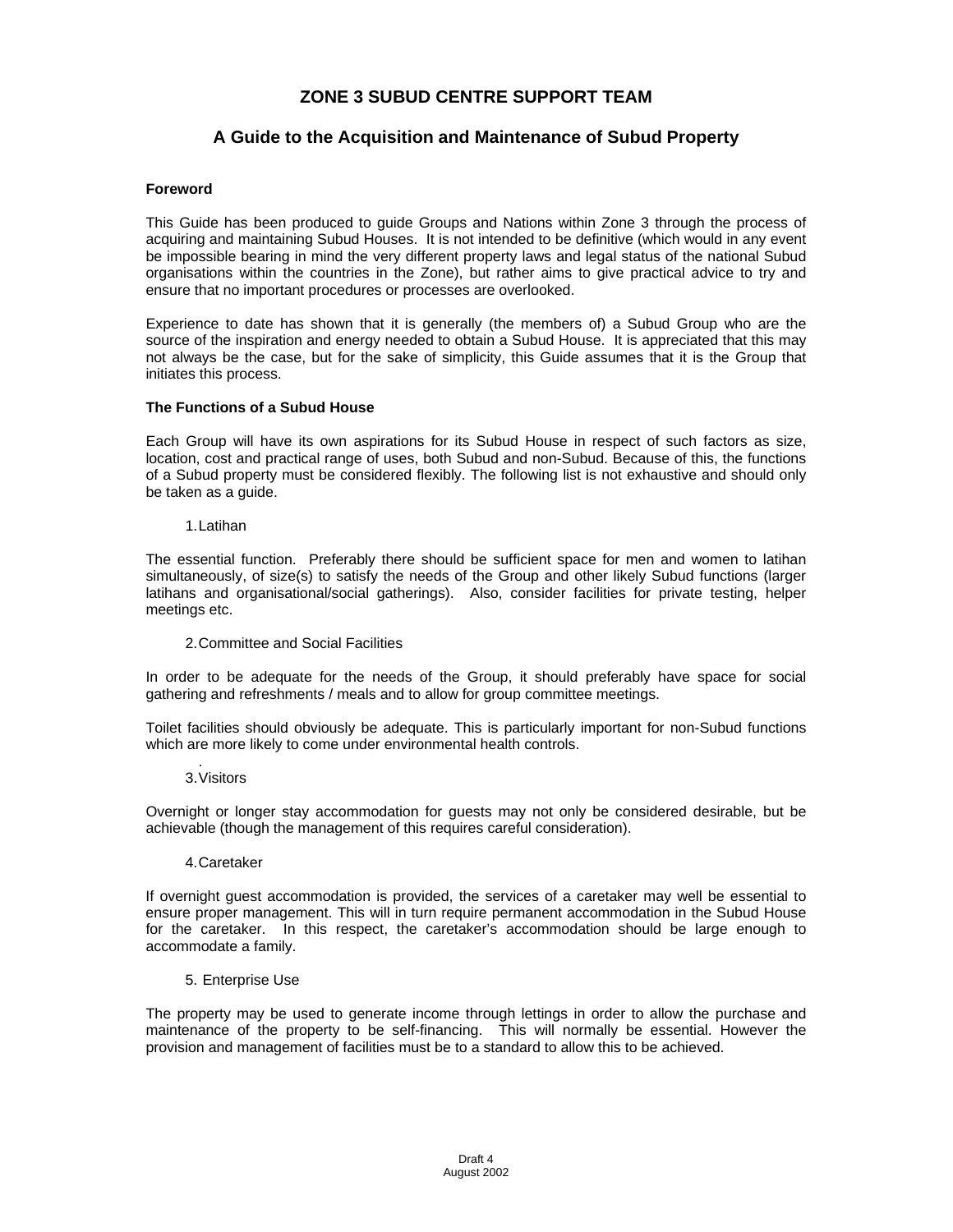Other aspects that must also be remembered include:

- Prestige whilst providing a home for a Group, a Subud property must also be able to show Subud in a good light. It must therefore be well-maintained, clean, well decorated, warm, and above all welcoming.
- Accessibility with Subud members being old as well as young, and legislation in many countries regarding physical disability becoming increasingly stringent, ease of accessibility and specific provision for disabled users must be seriously considered.

# **Legal**

It goes without saying that the purchase of Subud property has to be undertaken within the laws of the country in question and must have due regard to the legal status of the Subud organisation whether at National or Group level. Where Subud does not constitute a legal entity capable of owning (in its widest sense) property, other arrangements will need to be made (eg ownership by individuals or other appropriate entity).

Where this is necessary, there should be appropriate legal arrangements between the owners and the Subud organisation to ensure that both parties' interests are properly protected (particularly the use of the property by Subud members for the latihan). Financial arrangements should be properly and legally documented, including the repayments of loans, profits generated, and the distribution of any sale proceeds.

By way of example, in Subud Britain it has been the practice for all Subud Houses to be owned by Subud Britain, although in some instances, Subud members have developed properties for enterprise use, and have given local Groups permission to use them for Latihan.

Where this issue has not yet been considered, therefore, it is suggested that the national Subud organisation in the country concerned will need to establish the most appropriate arrangements for ownership. This will help ensure that, when property acquisition is being actively considered, the principles of the legal and administrative procedures will already have been agreed, if not actually put in place.

## **Steps Towards the Purchase of Subud Property**

The following is a suggested checklist of practical actions leading towards "owning" (in whatever way is appropriate to the laws of the country in question) a Subud property. The responsibility within the Subud organisation for undertaking these actions will need to be decided in order that the acquisition can go forward smoothly.

Assume that considerable effort, heartache and frustration will go into the search for a Subud property. To start with, opinions about what is affordable, how the property should be used and where it should be located will tend to be very elastic. Through investigation and detailed consideration of what is actually practical these opinions will be refined into a few 'preferred' options. All options, including building from new should be considered. Specialist advice should be sought whenever necessary. However, acquisition is just the first step. Ongoing management of both the property itself, and of any enterprise activity within it run by the Group, requires skill and dedication.

Of these checklist points, some are matters of principle; others are detailed property-related.

## 1 SUPPORT

Obtain sufficient support at local (Group) and National level to make the process of trying to acquire a Subud House worthwhile.

# 2 DECISION MAKING

Agree process of decision-making at Local and National level. Who will be the prime-movers? (This may well be self-generating as experience suggests that action results from the energy of a few already-committed individuals).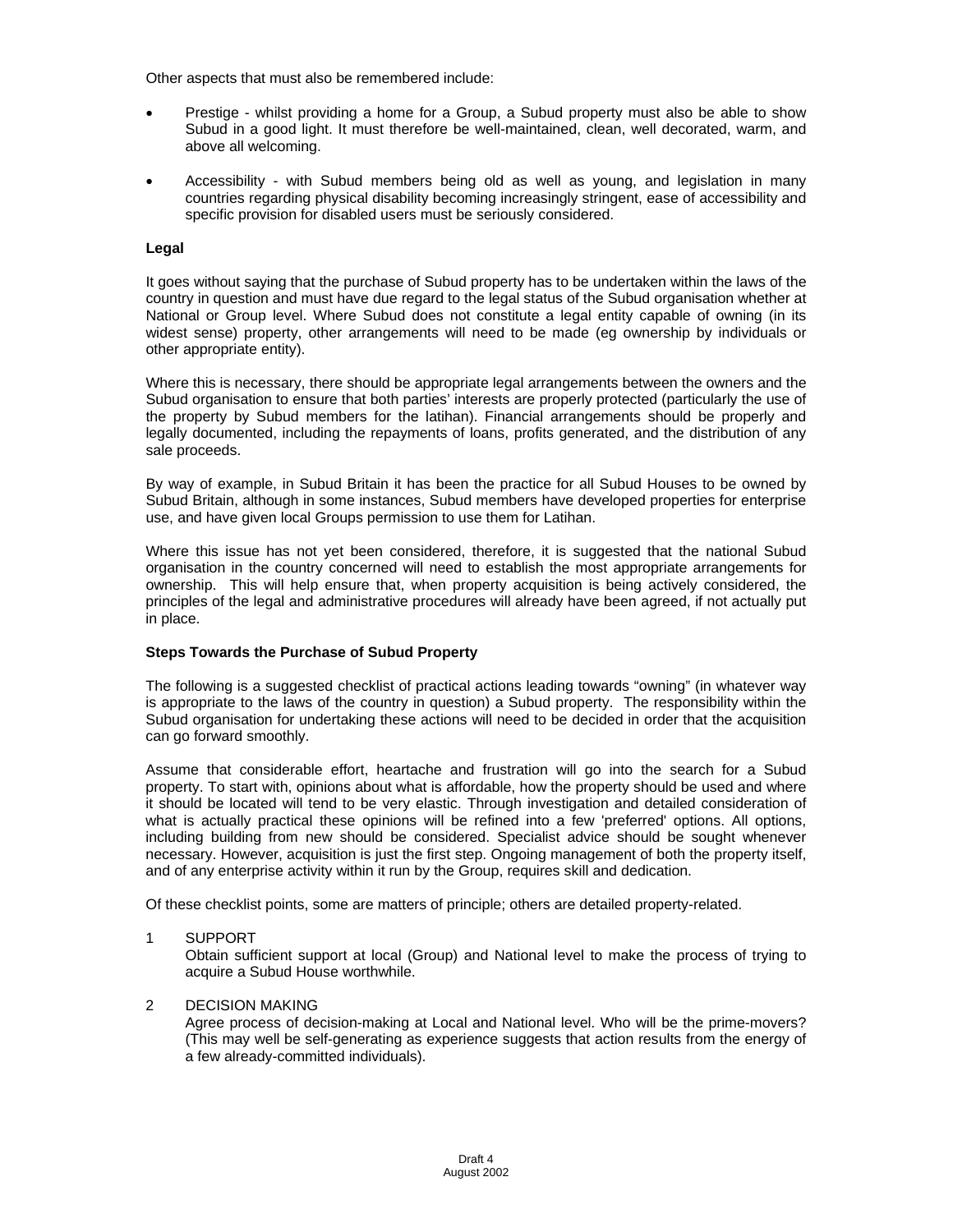## 3 CONCEPT

As a group work out your needs. This may be quite complex, and require the help of someone outside the group to ensure that all voices are properly heard.

Agree (as far as possible) what seems to be practically achievable in terms of cost, financial commitments, size, type and use of property etc (see Functions of a Subud House above).

Consider how it will be managed, who will be responsible for the resulting long term tasks, and whether these tasks should be paid for.

#### 4 SEARCH

Use this as a basis for the initial search for a property (whether existing buildings or land).

#### 5 BUSINESS PLAN

Establish a Business Plan. Prepare a comprehensive and realistic plan of how the property will be bought, built/renovated, serviced and managed. Set out best estimates of capital and revenue costs and sources of funds and income. Include consideration of:

Capital costs:

- Cost of property
- Cost of improvements, alterations, extensions, complying with statutory requirements
- Cost of professional fees and advice (lawyers, banks, architects etc).

Sources of capital funding (gifts and loans):

- Subud members
- Other Subud sources (National or international organisations, MSF etc)
- Commercial borrowing
- Charitable (non-Subud) foundations

NB Please note that ownership of the property by the Subud organisation is presently a prerequisite to financial assistance from the Muhammad Subuh Foundation (MSF).

Revenue costs:

- Repairs, maintenance, periodic upgrading, cleaning
- Heating, lighting, telephone, water
- Replacement of fixtures and fittings
- Payment of property or other taxes
- Insurance
- Any management costs
- Repayment of capital borrowings

Income needed to meet capital repayments and revenue requirements:

- Group contributions
- Enterprise income
- Other Subud earnings

In the above connection, ensure that assessments of costs and income are as realistic as possible at every stage. Consider:

- Will the Group who will occupy the property, be able to maintain its financial commitments to the Subud organisation once it takes on the (assumed) additional financial liabilities of owning its own Subud house?
- Will the Group have the ability to repay short and long term loans (with all interest charges taken into account)?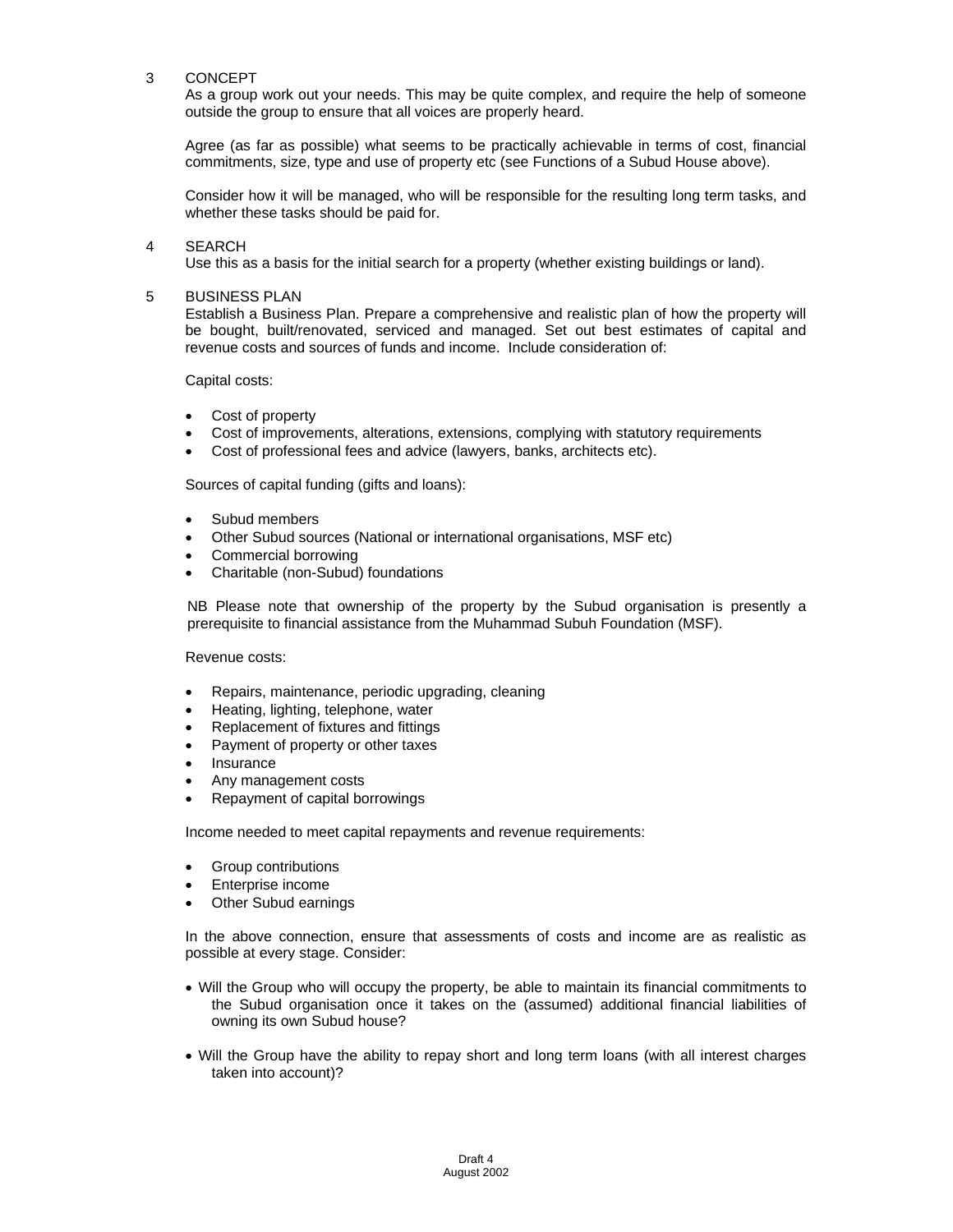- Are the assessments of enterprise income realistic, having regard to the location and condition of the property, and its facilities?
- Could the assumptions on enterprise income prejudice the freedom of use for latihan and other Subud use of the property? In other words, could the need to generate income take priority over everything else?

This business plan should be an ongoing one, starting from the beginning of the scheme and being firmed up as more detailed information becomes available. It will need to be adapted to suit changing circumstances and different projects (eg if the purchase of the property on which it is based falls through and a new property is considered).

## 6. PROPERTY CHECK

In connection with the property search (and in order to finalise the Business Plan):

- Check that the location of the property is right. Will it be suitable for the expected Subud and non-Subud uses in terms of size and facilities? How accessible is it by public and private transport?
- Ascertain the position regarding lawful use of the property. If existing lawful use is not consistent with use for worship etc, can permission for lawful use for worship be obtained? Is this crucial? And then act accordingly.
- Ascertain condition of property. Ascertain cost of repairing, improving, extending, altering, building new property. Get specialist advice when necessary.
- Ascertain situation on compliance with building, public health and all/any other by-laws or statutory requirements affecting the use of the property and the costs of improvement, conversion etc. Get specialist advice when necessary.
- Make a realistic assessment of furnishings and equipment, and include the cost of these in the business plan.

## 7. APPROVALS

 Seek approval from relevant Subud organisations and funding sources to proceed with the acquisition. Make sure that all the above areas have been properly considered before any legal commitment to acquire the property in question is made.

## 8. RESPONSIBLITIES

Depending on relative responsibilities for owning, funding, and managing the property, consider putting in place a Management Agreement which will make these responsibilities clear for future members and Subud office-holders. National and Group Committees will change but our properties will probably outlast those who started the process. Whether or not a formal Management Agreement is put in place, the responsibilities for ensuring that the following obligations are met will need to be agreed:

- Maintaining the fabric of the buildings in good repair.
- Ongoing compliance with local or national laws regarding the use of the property.
- Ongoing compliance with local or national laws regarding extensions alterations and/or building new property
- Ensuring adequate protection against fire.
- Proper usage of the property.
- Provision of adequate insurance.
- Ensuring that all financial commitments are met.
- Ensuring reasonable security precautions are taken.
- Ensuring that non-Subud use of the property does not compromise its use for latihan